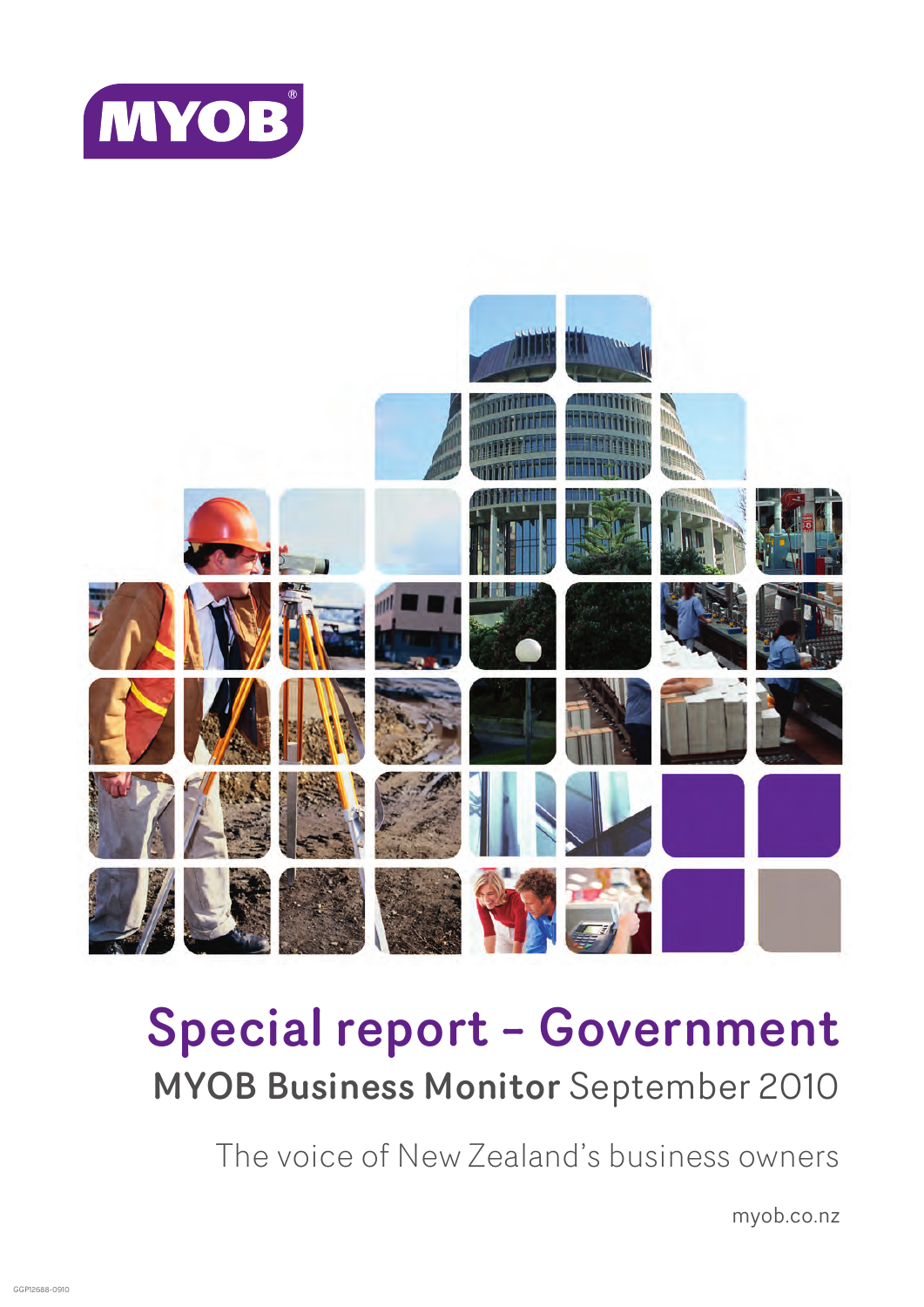# **MYOB Business Monitor – Special Government Report – Highlights**

## *Satisfaction with [Government's](#page-7-0) support of New Zealand businesses shrinks even further*

Only 15% of New Zealand business owners surveyed are satisfied with the Government's support for businesses like theirs, while dissatisfaction is almost twice that, at 29%.

In Australia, by comparison, the August 2010 survey shows that Australian business owners remain almost as satisfied (27%) as they are dissatisfied (31%) with their Federal Government's support for businesses like theirs (asked just prior to the Federal Election in Australia).

Most dissatisfied with the Government's support are owners of small (5‐19 employees) and micro (1‐4 employees) businesses (32% of each are dissatisfied), and business owners located outside of the three Capital Cities in the Rest of New Zealand (32% dissatisfied).

By industry sector, the most dissatisfied with the Government's support for business are Transport business owners (39% dissatisfied) and Retail & Hospitality business owners (38% dissatisfied).

## *Changes to personal and company tax rates most eagerly awaited [Government](#page-10-0) initiatives*

Changes to Personal and Company Tax Rates have been measured for the first time, and is a Government initiative that's identified as being far more helpful than unhelpful to businesses.

Almost half of all business owners surveyed (48%) report that Personal Tax Rate changes would be helpful, 14% say that they would be unhelpful, and only 7% don't know about them or deem them to be irrelevant. All business segments and sectors are equally positive about this potential change.

Business owners are also very positive about Company Tax Rate changes in New Zealand, with 42% expecting them to be helpful and only 13% expecting them to be unhelpful, while a further 16% either don't know about them or consider them to be irrelevant.

#### *Proposed new tax e‐filing system very [appealing](#page-10-0) to many business owners*

Less than two in five (38%) business owners surveyed believe that 'Making Tax Easier', the proposed new tax e-filing system from the IRD, would be helpful to their business, compared with only 7% who would find it unhelpful. 19% of business owners (including those who describe themselves as 'Technology Laggards') don't know about or are unlikely to use the system.

Medium business owners most eagerly await this new tax e-filing system, with 59% saying it will be helpful to their business (this may be because their tax returns are often more complex than those of smaller businesses, and possibly also because they are more used to doing business online).

Other business owners who eagerly await this tax filing system are small businesses (47%), and Start‐ Up (<2 years) businesses.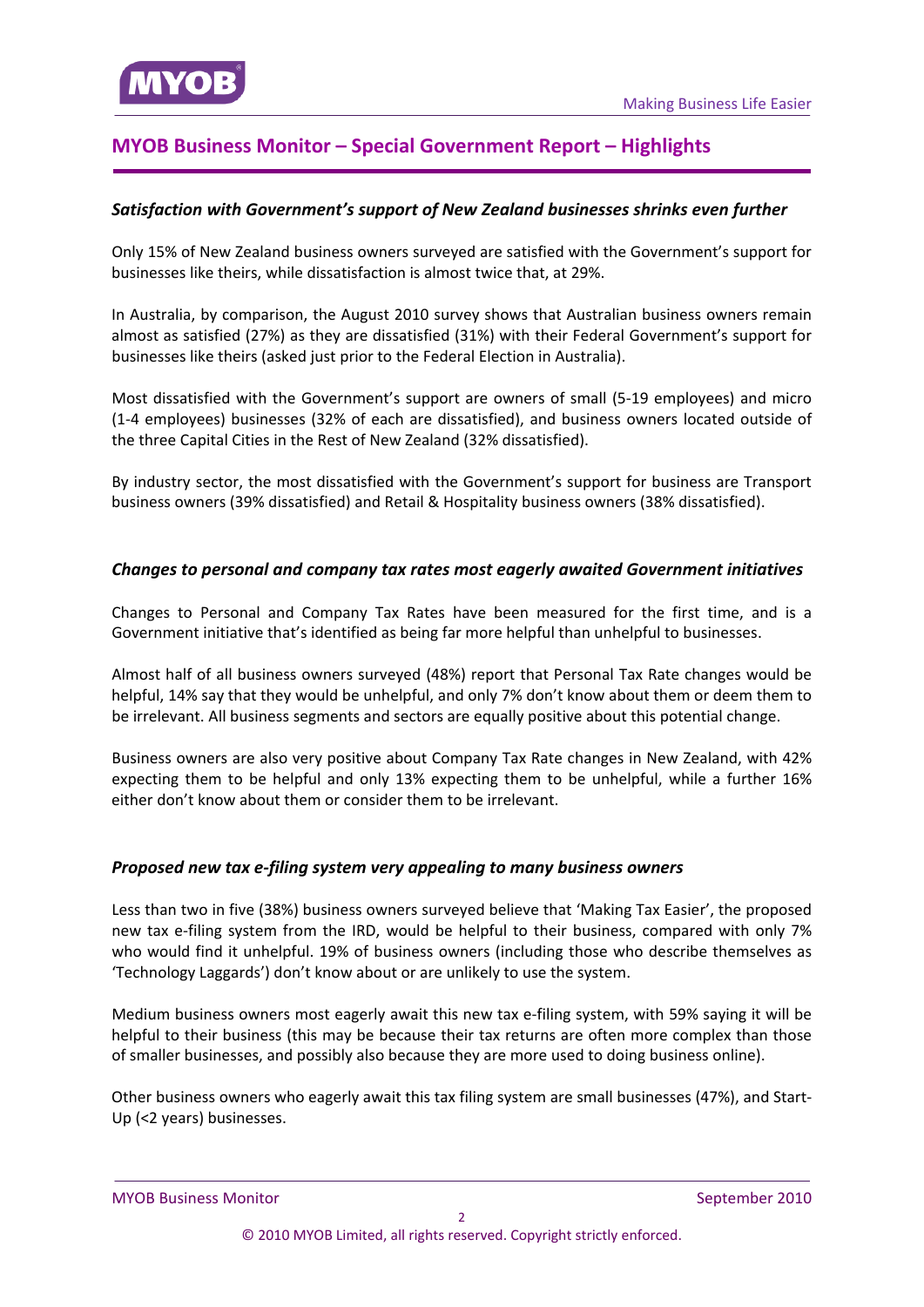

## *Online access to Government business tools and information is seen as helpful*

27% of business owners report that that online business tools (such as Employment Agreement Builder and Business Assessment Tool) and information (such as [www.business.govt.nz\)](#page-11-0) is helpful to their business. This compares to 23% of business owners surveyed in April 2010 that said these services have helped or will help them run their business.

The three segments who are most positive about these Government initiatives being helpful are those who own a Start‐Up business (41%); and those who own a business with \$1‐5m annual revenue (39%).

The three segments least positive about these Government initiatives being helpful are Exporters (11%); Transport business owners (16%); and 'Technology Laggards' (22%).

## *More Exporters now aware of and appreciate Government export [development](#page-11-0) support initiatives*

A quarter (25%) of the 165 business owners identified as Exporters said they were unaware of the Government export development support initiatives (such as Enterprise Training, Grants and Export Development Assistance), and 23% of these Exporters deem them helpful, while only 10% of Exporters consider the initiatives to be unhelpful.

The level of awareness has increased significantly from the April 2010 survey, where 44% of the 129 business owners identified as Exporters said they were unaware of these initiatives. At this time, only 14% deemed them helpful and another 14% unhelpful.

### *Many business owners continue to see ACC changes as [unhelpful](#page-11-0)*

Over two fifths (44%) of business owners say that the ACC changes are unhelpful to their business. The result shows a worsening perception from the November 2009 survey when 40% of business owners said that ACC changes were unhelpful.

Most negative about the ACC changes are small business owners (51%); micro business owners (48%); owners located in the Rest of New Zealand (47%) and Wellington (45%); and owners of Transport & Storage (56%), Construction & Trades (55%) and Manufacturing & Wholesale (50%) businesses. Only Finance & Insurance business owners, including Accountants, find these changes more helpful (34%) than unhelpful (30%).

#### *Business owners increase opposition to proposed [Government](#page-11-0) climate change initiatives*

More than two fifths (44%) of all business owners report that they found the Government's Climate Change Initiatives (Carbon Credit and Emission Trading Schemes) 'unhelpful'. This is a dramatic increase from the April 2010 survey, when only 29% of business owners said they were 'unhelpful'.

While only 4% said that these initiatives would be 'helpful' in April 2010, only 8% say that they would be helpful now.

Those business owners most opposed are in Agriculture, Forestry & Fishing (70%); in small business (61%); in micro business (51%); in medium business (50%); and in Rural New Zealand (47%).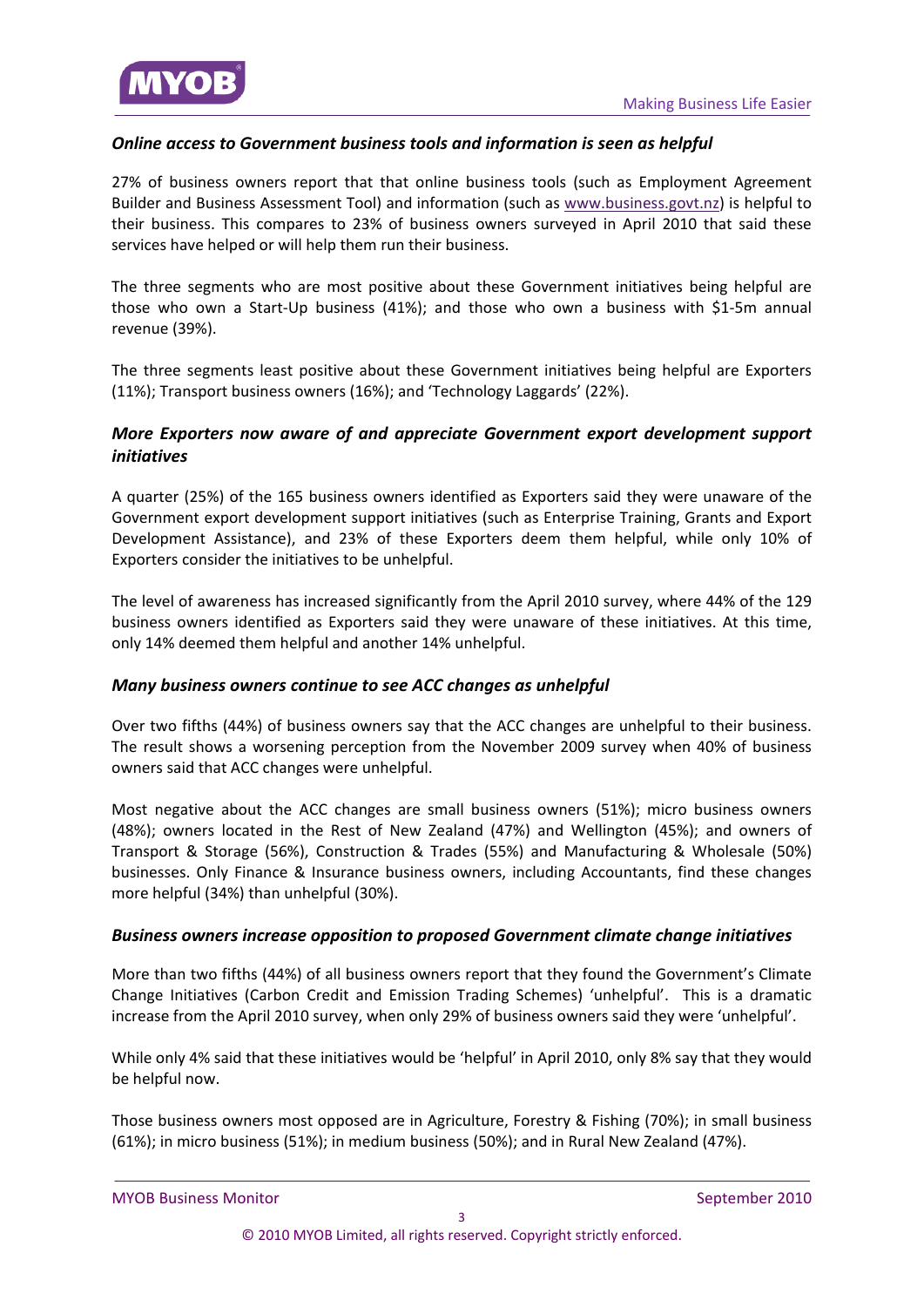## *Several other [Government](#page-11-0) changes and initiatives considered somewhat more unhelpful than helpful*

Changes to Property Tax and Depreciation, as in the April 2010 survey, are considered more unhelpful (29%) than they are helpful (13%).

The same is true of the Resource Management & Building Act (unhelpful: 20% vs. helpful: 11%); the Employment/Holiday Act (16% vs. 11%); Exchange Rate changes (17% vs. 13%) and possible state Asset Sales (12% vs. 5%).

## *Ignorance of [Government](#page-11-0) initiatives remains a significant issue*

A key concern for the Government is the number of business owners who are unaware of initiatives or who deem them to be irrelevant to their business.

The highest 'don't know about' or 'not relevant to me' results earned by Export Development Support initiatives (47% of all business owners; 25% of Exporters); possible State Asset Sales (40%); Employment/Holiday Act (35%); Exchange Rate changes (34%); access to Online Business Tools And Information (31%); changes to Property Tax & Depreciation (25%) and Climate Change Initiatives (25%).

## *Three major [impediments](#page-15-0) to the achievement of business goals*

Five factors were researched to measure their impact on the ability of business owners to achieve their business goals. A majority of business owners surveyed consider that three of those factors will have a 'medium' or 'high' impact on their ability to achieve their business goals.

'Understanding how new Government legislation impacts your business' impacts the ability of 58% of business owners to achieve their goals. 'Getting a better understanding of the changing needs of your customers and prospects' impacts 54%. And 'Having to deal with Government red tape' presently affects how 52% of business owners achieve their business goals.

## *Only two main sources of information or help to assist them run their business better*

When asked who they source [information/assistance](#page-16-0) from to help them run a better business 55% of business owners nominate their accountant, and 34% nominate business associates and other business people. In terms of Government information sources, the IRD is the most widely used where a modest 13% of businesses use the Inland Revenue Department (IRD) as a source of help or information to run their business better. 5% see the Government's main business information portal (business.govt.nz) as a source of improvement advice.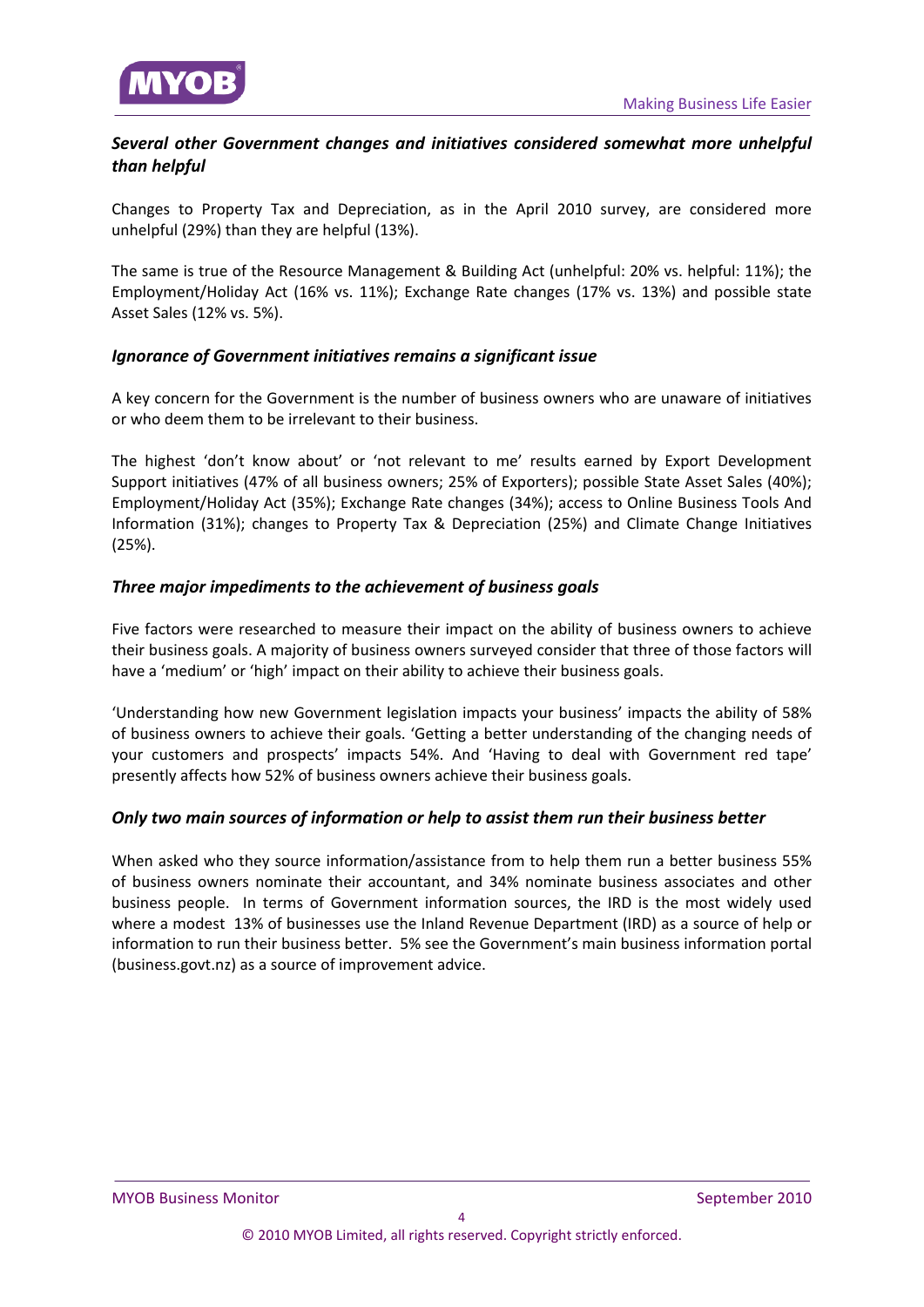

# **Table of Contents**

| MYOB Business Monitor - Special Government Report - Highlights               |    |
|------------------------------------------------------------------------------|----|
| About the Study                                                              | 6  |
| Present satisfaction with the Government's support of New Zealand businesses | 8  |
| The helpfulness of twelve Government changes or initiatives to businesses    | 11 |
| Impact of certain factors on ability to achieve business goals               | 16 |
| Sources of information to help run business better                           | 17 |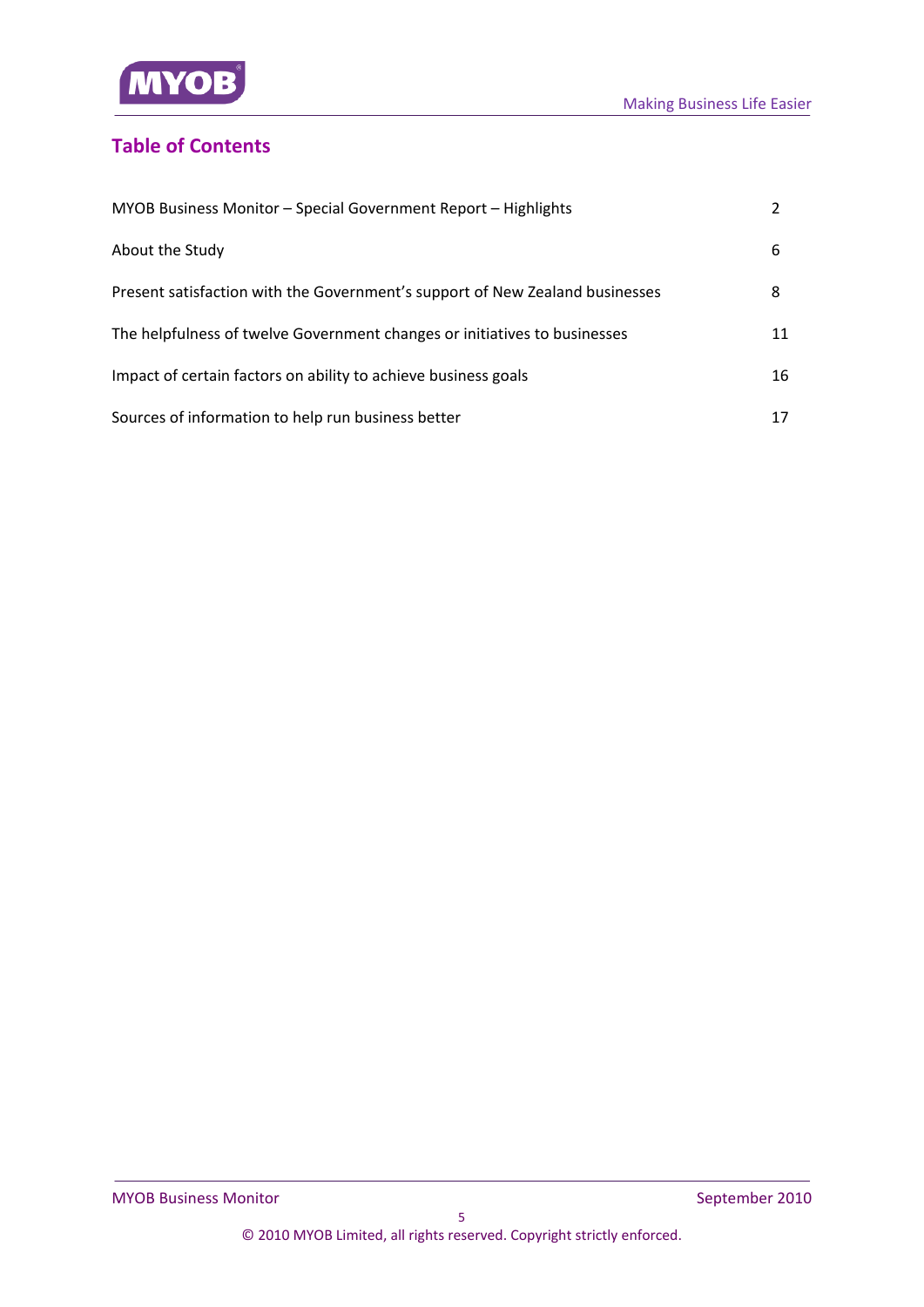

# **About the study**

The MYOB Business Monitor is designed to research key areas of business performance, including profitability, cash flow and pipeline work, as well as business confidence and satisfaction in the support of Government. This report presents the summary findings for key indicators from the MYOB Business Monitor comprising a national sample of **1,001** business proprietors and directors, conducted in July 2010. The businesses participating in the online survey are defined as both nonemploying and employing businesses with zero employees ('sole traders'), 1‐4 employees ('micro businesses'), 5‐19 employees ('small businesses') and 20‐199 employees ('medium businesses'). Industries have been grouped (see next page) for the purposes of providing meaningful results based upon sample segments of reasonable size, and with a lower margin of error.

This research report was prepared by *The Financial Research Company* and fieldwork was completed by *Colmar Brunton* (a Millward Brown Company) for Julian Smith, General Manager – New Zealand, MYOB NZ Limited **julian.smith@myob.com** | **www.myob.co.nz**

The findings of this research are reported by industry type:

(Industries have been grouped as follows for the purposes of providing meaningful results based upon sample segments of reasonable size, and with a lower margin of error. Occasionally in this report, industries have been de-grouped where there are very different results between those in an industry grouping.)

| Industry                                                                 | Sample |
|--------------------------------------------------------------------------|--------|
| Agriculture, Manufacturing & Wholesale                                   | 146    |
| <b>Construction &amp; Trades &amp; Transport</b>                         | 167    |
| Finance & Insurance                                                      | 41     |
| <b>Professional &amp; Business Services</b>                              | 324    |
| <b>Retail &amp; Hospitality</b>                                          | 141    |
| Other Industries (not included above, but included in total results) 182 |        |
| Total                                                                    | 1.001  |

The findings of this research are also reported by Auckland, Wellington, Christchurch and Rest of New Zealand for some questions, and the sample size in each of these segments is as follows:

| Location            | Sample |
|---------------------|--------|
| AUCKLAND            | 329    |
| <b>WELLINGTON</b>   | 157    |
| <b>CHRISTCHURCH</b> | 127    |
| REST OF NEW ZEALAND | 388    |
| Total               | 1,001  |

The findings of this research are also reported by City/Metro, Regional and Rural for some of the questions, and the sample size in each of these segments is as follows:

| Location             | Sample |
|----------------------|--------|
| CITY/METRO           | 392    |
| REGIONAL NEW ZEALAND | 448    |
| RURAL NEW ZEALAND    | 161    |
| Total                | 1,001  |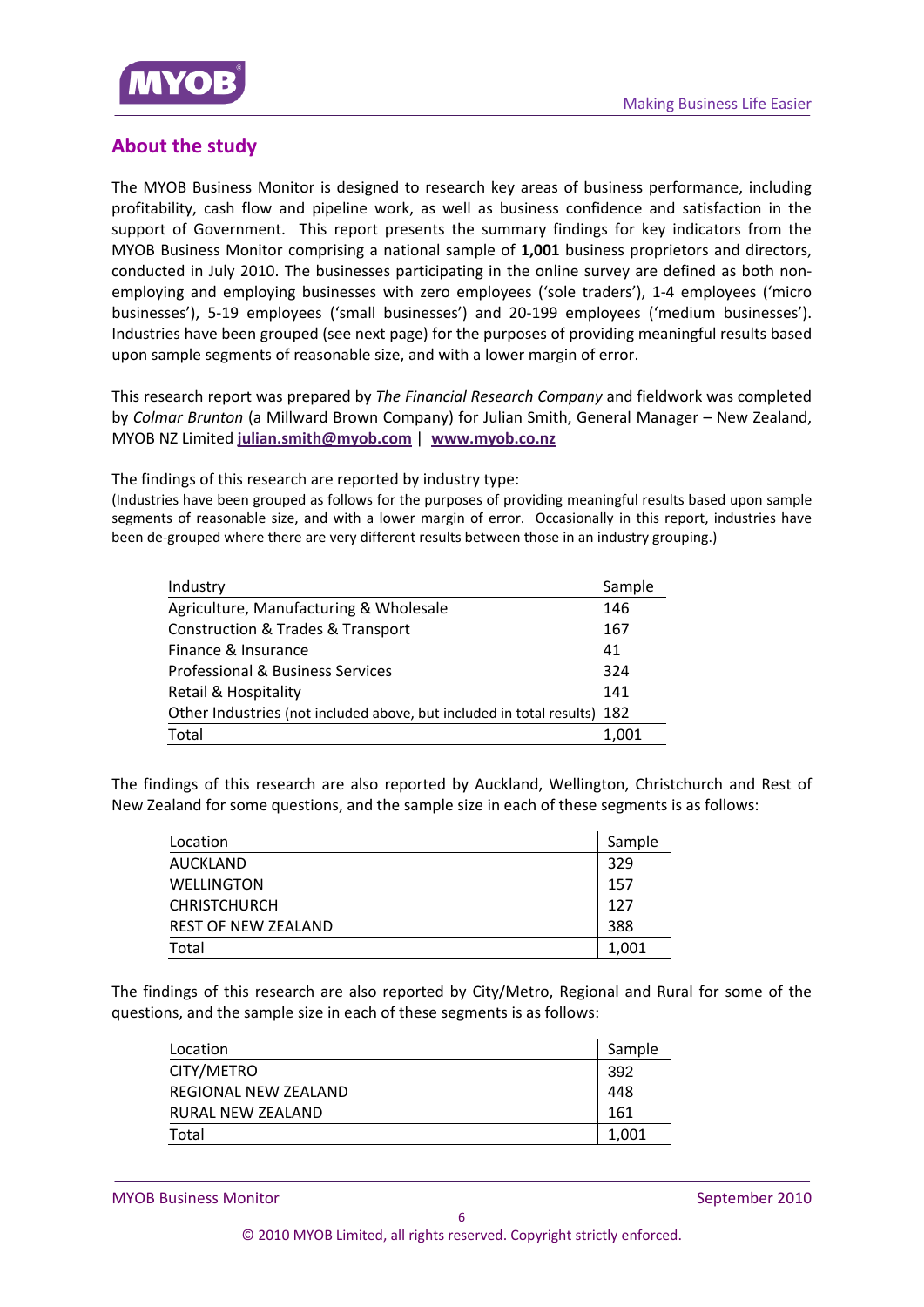

The findings of this research are also reported by the number of employees in each of the businesses surveyed and was capped for companies with less than 200 employees. The proportions of sole, micro, small and medium businesses are broadly in line with their proportions of all businesses in New Zealand, which explains the smaller sizes of the Small Business and Medium Business segments:

| Number of Employees/Business Type |       |
|-----------------------------------|-------|
| 0 Employees/Sole Traders          | 608   |
| 1-4 Employees/Micro Business      | 246   |
| 5-19 Employees/Small Business     |       |
| 20-199 Employees/Medium Business  |       |
| <b>TOTAL</b>                      | 1,001 |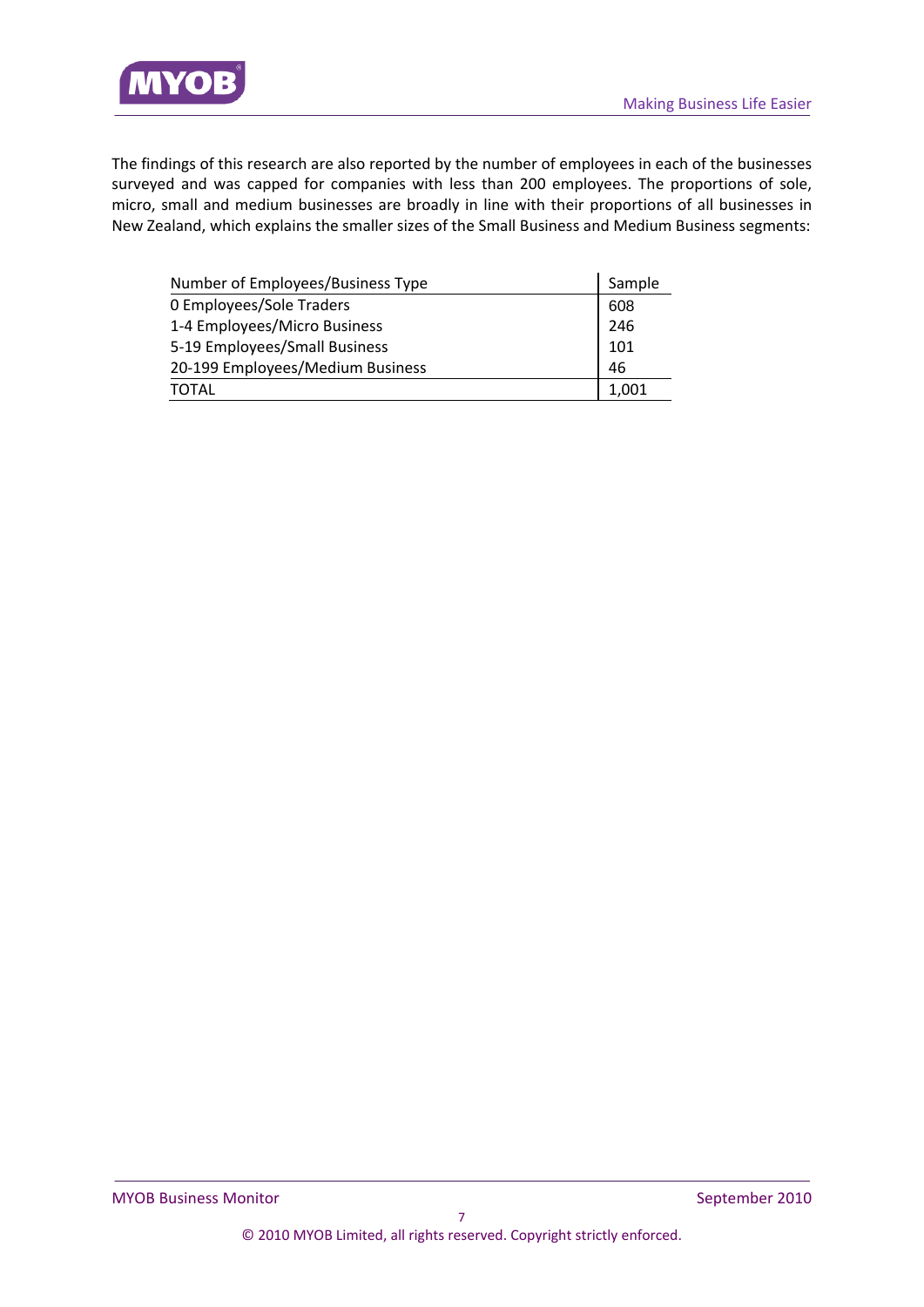<span id="page-7-0"></span>

# **Present Satisfaction with the Government's support of New Zealand Business**

#### **Only 15% of business owners in New Zealand are now presently satisfied with the Government's level of support for businesses like theirs.**

Base: Business owners and directors (n = 1,001)

Q: How satisfied are you with the Government's level of support for businesses like yours at this time, in terms of helping your business success? Would you say that you are...?

While 48% of business owners surveyed are neutral about the Government's support for business, 29% are dissatisfied and only 15% are satisfied with the Government's level of support at this time.

This compares with a significant increase in satisfaction (to 27%) and decrease in dissatisfaction (to 31%) with the Federal Government in Australia in terms of their support for Australian businesses. (See Figures 1 and 1.2)

Figure 1: Dissatisfaction & Satisfaction with the Government's support of business in New Zealand: By Total Sample (% of n  $= 1,001$ 



#### **Owners of medium businesses were most, but now least, dissatisfied with Government's support**

Having been the most dissatisfied (37%) with the Government's level of support for business in April 2010, medium business owners are now the least dissatisfied (17%). Owners of micro and small businesses remain as dissatisfied as they were in April 2010, yet the dissatisfaction of sole traders (28%) has waned slightly since that time (See Figure 1.1)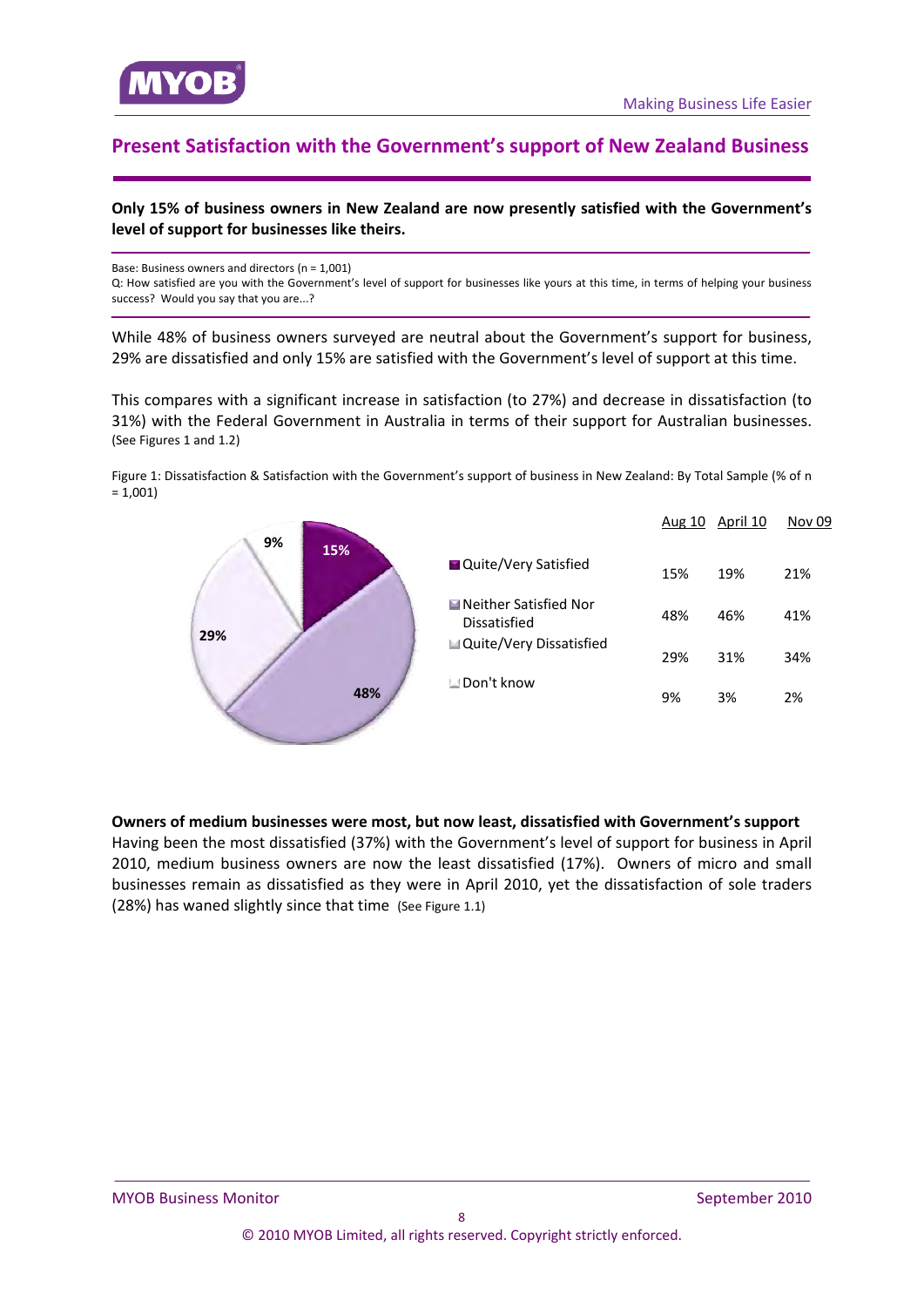

Figure 1.1: Satisfaction & dissatisfaction with the Government's support of business in New Zealand: by Business Size / Number of Employees (% of n=1,001)



**■** Satisfied ■ Dissatisfied

## **Business owners in Christchurch are significantly more satisfied and less dissatisfied than others**

Compared with the New Zealand average of 15% satisfied and 29% dissatisfied with the Government's level of support, Christchurch business owners are much more satisfied (26%) and much less dissatisfied (23%) than others are. Since April 2010, dissatisfaction has decreased in Auckland (35% to 26%) and Wellington (36% to 27%). (See Figure 1.2)



Figure 1.2: Satisfaction & dissatisfaction with the Government's support of business: by Location (% of n = 1,001)

MYOB Business Monitor *MYOB Business Monitor*  **1999** 

© 2010 MYOB Limited, all rights reserved. Copyright strictly enforced.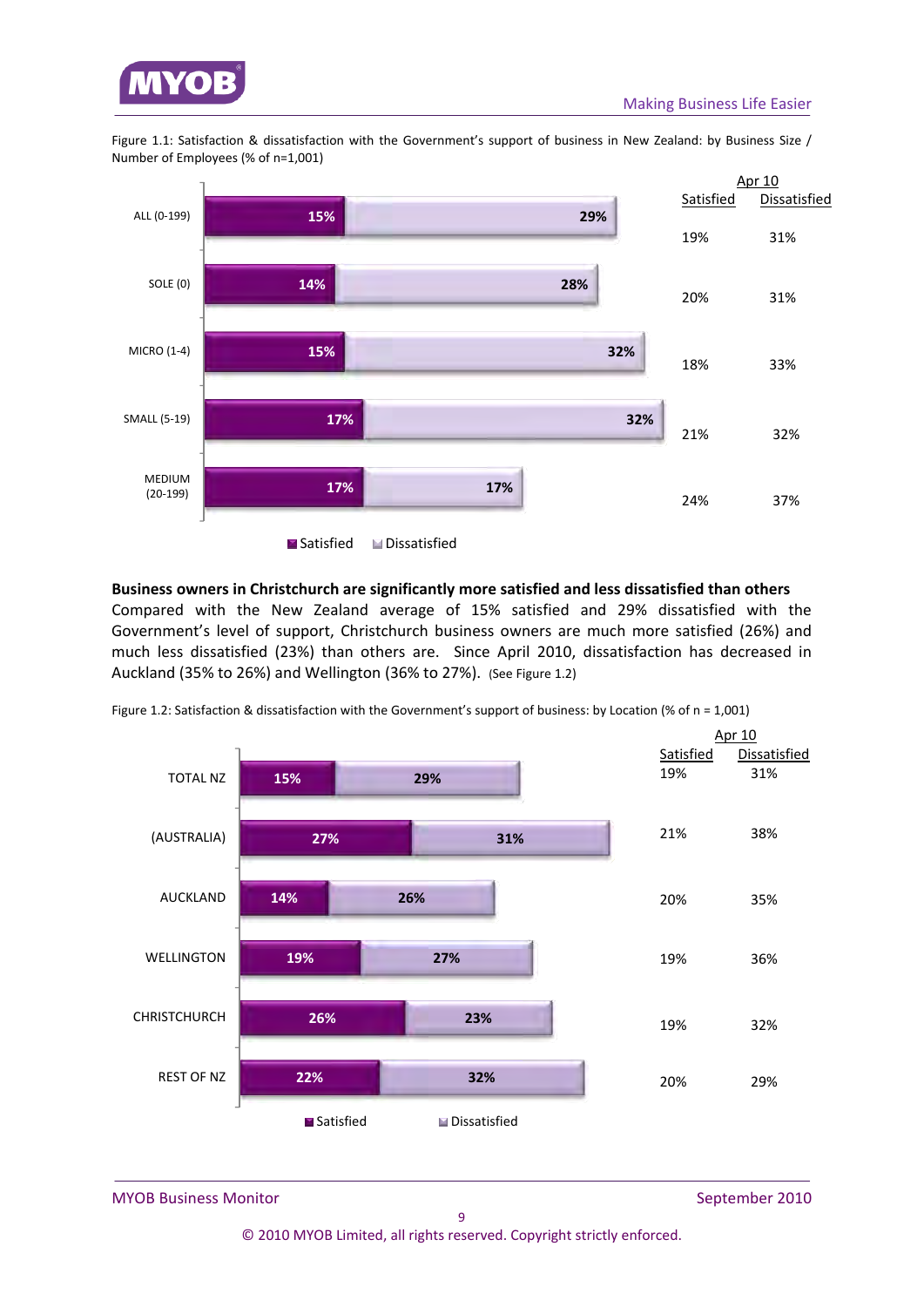

## **Business owners in Transport, Retail & Hospitality are the most dissatisfied with Government's support**

Business onwers in the Retail & Hospitality industries remain the most dissatisfied, along with those in the Transport industry (38% of whom are dissatisfied, compared with Construction & Trades business owners, 27% are dissatisfied, resulting in 30% dissatisfaction when Construction, Trades & Transport businesses are combined below). Levels of satisfaction are equally low amongst Agriculture, Manufacturing, Wholesale, Construction, Trades & Transport business owners. (See Figure 1.3)

|                                                       |     |              |                 | <b>Total Dissatisfaction</b> |     |        |
|-------------------------------------------------------|-----|--------------|-----------------|------------------------------|-----|--------|
|                                                       |     |              |                 | <u>Aug 10 Apr 10</u>         |     | Nov 09 |
| Agriculture, Manufacturing<br>& Wholesale             | 11% | 28%          |                 | 28%                          | 28% | 33%    |
| Construction, Trades &<br>Transport                   | 10% | 30%          |                 | 30%                          | 37% | 40%    |
| Finance & Insurance                                   | 15% | 25%          |                 | 25%                          | 32% | 33%    |
| <b>Professional &amp; Business</b><br><b>Services</b> | 16% | 25%          |                 | 25%                          | 29% | 32%    |
| Retail & Hospitality                                  | 16% | 38%          |                 | 38%                          | 40% | 34%    |
|                                                       |     | Satisfaction | Dissatisfaction |                              |     |        |

Figure 1.3: Satisfaction & dissatisfaction with the Government's support of business: by Industry (% of n = 1,001)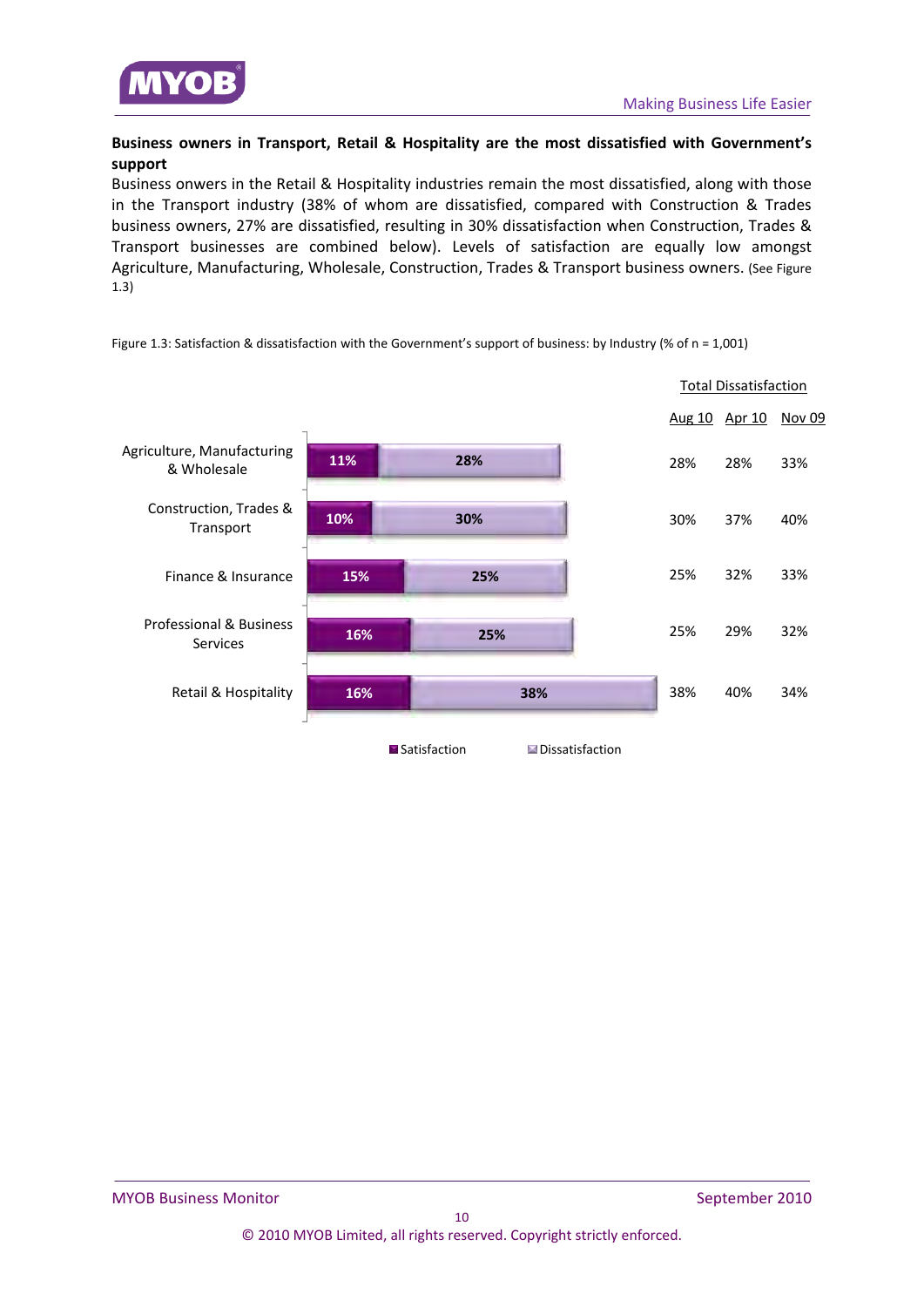<span id="page-10-0"></span>

## **The helpfulness of twelve Government changes and initiatives to businesses**

**Of past or possible future Government initiatives, changes to tax rates, tax e‐filing and online business information access are considered most likely to be helpful to business** 

#### **Of past or possible future Government initiatives, climate change initiatives, ACC changes and property tax and depreciation changes are considered least likely to be helpful to business**

Base: Business owners and directors (n = 1,001)

Q: From what you know about them, how helpful to businesses like yours have these Government changes and initiatives been up to now, or how helpful could they be to your business in future?

#### **Changes to personal tax and company tax rates clearly rated most helpful Government initiatives**

Almost half (48%) of business owners report that personal tax rate changes would be the most helpful of all Government initiatives. Only 14% of business owners deem these changes unhelpful and only 7% say that this is unknown or irrelevant to them, making this initiative the most relevant of all. Changes to company tax rates are favoured almost as much, with 42% deeming them helpful and only 16% of business owners saying that the issue is not known or relevant to them. (See Figure 2) Personal tax rate changes appeal similarly to most segments. Company tax changes are more likely to be helpful to medium business owners (61%), small business owners (60%), and owners of businesses with annual revenue of \$1‐5m (60%). The three segments recording the highest 'very helpful' scores in relation to company tax changes are owners of small businesses (23%), and owners of Transport & Storage businesses (22%).

#### **Proposed new tax e‐filing system ('Making Tax Easier') very appealing to business owners**

Measured for the first time, this initiative is judged to be helpful to their business by 38% of business owners; to be unhelpful by only 7% of business owners; and to be unknown or irrelevant by 19% of business owners. (See Figure 2) Medium business owners (59%) are clearly the most likely to find this initiative helpful (which may be because their tax returns are more complex than those of smaller businesses). Small business owners (47%) and owners of start‐up (<2 years) businesses (46%) are the next most likely to find this proposed initiative quite helpful or very helpful to their business.

#### **Access to online business tools and information considered fourth most helpful initiative**

Just over a quarter (27%) of business owners surveyed report that online business tools (such as Employment Agreement Builder and Business Assessment Tool) and information (such as www.business.govt.nz) is helpful to their business. This compares to the April 2010 survey where 23% of business owners said that these services have helped or will help them run their business. (See Figure 2) Those who expect to find or have found these business tools and information sources most helpful are those business owners who own a start-up business (41%); have annual business revenue of \$1‐5m (39%); own a small business (37%) or describe themselves as 'business builders' (35%). Those business owners with the lowest 'helpful' scores on this initiative are Exporters (11%); Transport business owners (16%) and self‐described 'Technology Laggards' (22%).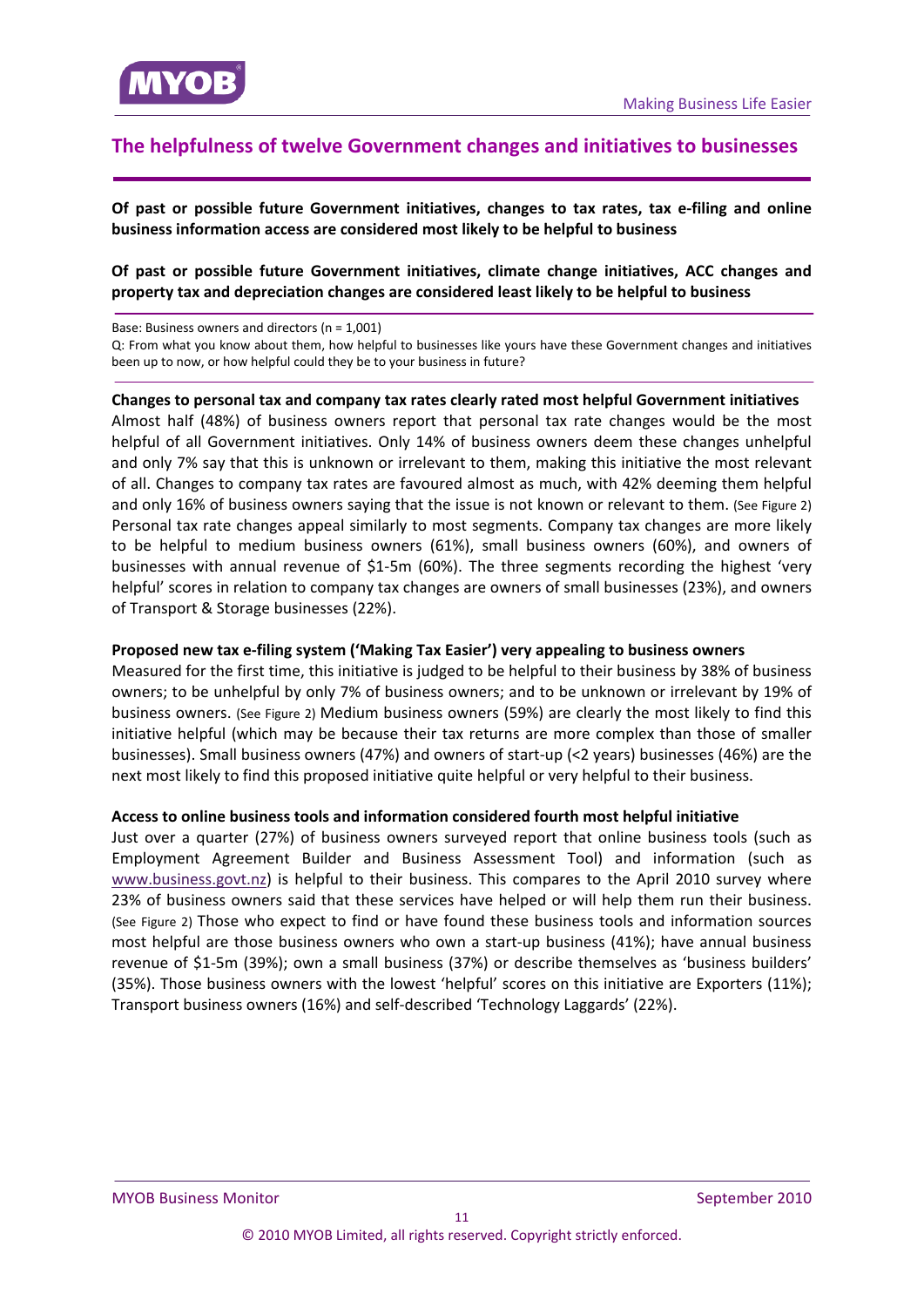<span id="page-11-0"></span>

#### **Government Export Development Support Initiatives better known and appreciated by Exporters**

Export Development Support Initiatives (such as Enterprise Training, Grants, and Export Development Assistance) are unknown to 47% of all the business owners surveyed and 25% of the 165 business owners identified as Exporters. This was a significant improvement from the April 2010 survey where these initiatives were unknown to 63% of all business owners surveyed, and 44% of the 129 identified as Exporters. In April 2010, 14% of Exporters deemed the initiatives 'helpful' and another 14% of Exporters deemed them 'unhelpful', while now (August 2010) 23% of Exporters deem the initiatives 'helpful' and only 10% deem them 'unhelpful'. (See Figure 2)

#### **Several other Government changes, initiatives considered somewhat more unhelpful than helpful**

Changes to Property Tax and Depreciation are considered more unhelpful (by 29% of all business owners surveyed) than they are helpful (by 13% of all business owners surveyed). The same is true of the Resource Management & Building Act (20% say unhelpful; 11% say helpful); the Employment/Holiday Act (16% say unhelpful; 11% say helpful); Exchange Rate Changes (17% say unhelpful; 13% say helpful) and possible State Asset Sales (12% say unhelpful; 5% say helpful). (See Figure 2)

#### **Government ACC Changes and Climate Change Initiatives by far the most negatively perceived**

In April 2010, the possible increase of GST rates was deemed unhelpful by 52% of the business owners surveyed at that time. (As an increased GST rate will now be introduced on October  $1<sup>st</sup>$ , 2010, it was the subject of a separate set of questions in this survey.) ACC Changes and Climate Change Initiatives are now the most negatively perceived Government changes or initiatives, with 44% of business owners saying that each is or will be quite unhelpful or very unhelpful to their business. (See Figure 2)

#### **As in previous surveys, many business owners continue to see ACC changes as unhelpful**

In November 2009, 40% of business owners surveyed said that ACC Changes were unhelpful to their business. In the April 2010 survey 45% of all business owners held the same sentiment. And in this survey, 44% of business owners still say that the ACC Changes are unhelpful. (See Figure 2) Those business owners who are considerably more negative about the helpfulness of the ACC Changes are small business owners (51%) and micro business owners (48%), (See Figure 2.1) and are located in Rest of New Zealand (47%) and Wellington (45%). (See Figure 2.2) Also more negative about the helpfulness of the ACC Changes are business owners in the Transport & Storage (56%), Construction & Trades (55%) and Manufacturing & Wholesale (50%) industries. Only Finance & Insurance business owners find these changes more helpful (34%) than unhelpful (30%).

#### **Business owners far more opposed to Government Climate Change Initiatives than before**

29% of the business owners in the April 2010 survey said that they found the Government's Climate Change Initiatives (Carbon Credit and Emission Trading Schemes) 'unhelpful'. In this survey, 44% of all business owners surveyed now share this view. While only 4% said that they were 'helpful' in April 2010, only 8% find them 'helpful' now. Those business owners more likely to consider these initiatives 'unhelpful' are small business owners (61%), micro business owners (51%) and medium business owners (50%), (See Figure 2.3) and are more likely to be located in Rural New Zealand (47%). (See Figure 2.4) They are also far more likely to be owners of businesses in the Agriculture, Forestry and Fishing industry sectors, as an extraordinary 70% of them (compared with 53% in the April 2010 survey) now deem these initiatives to be 'unhelpful'.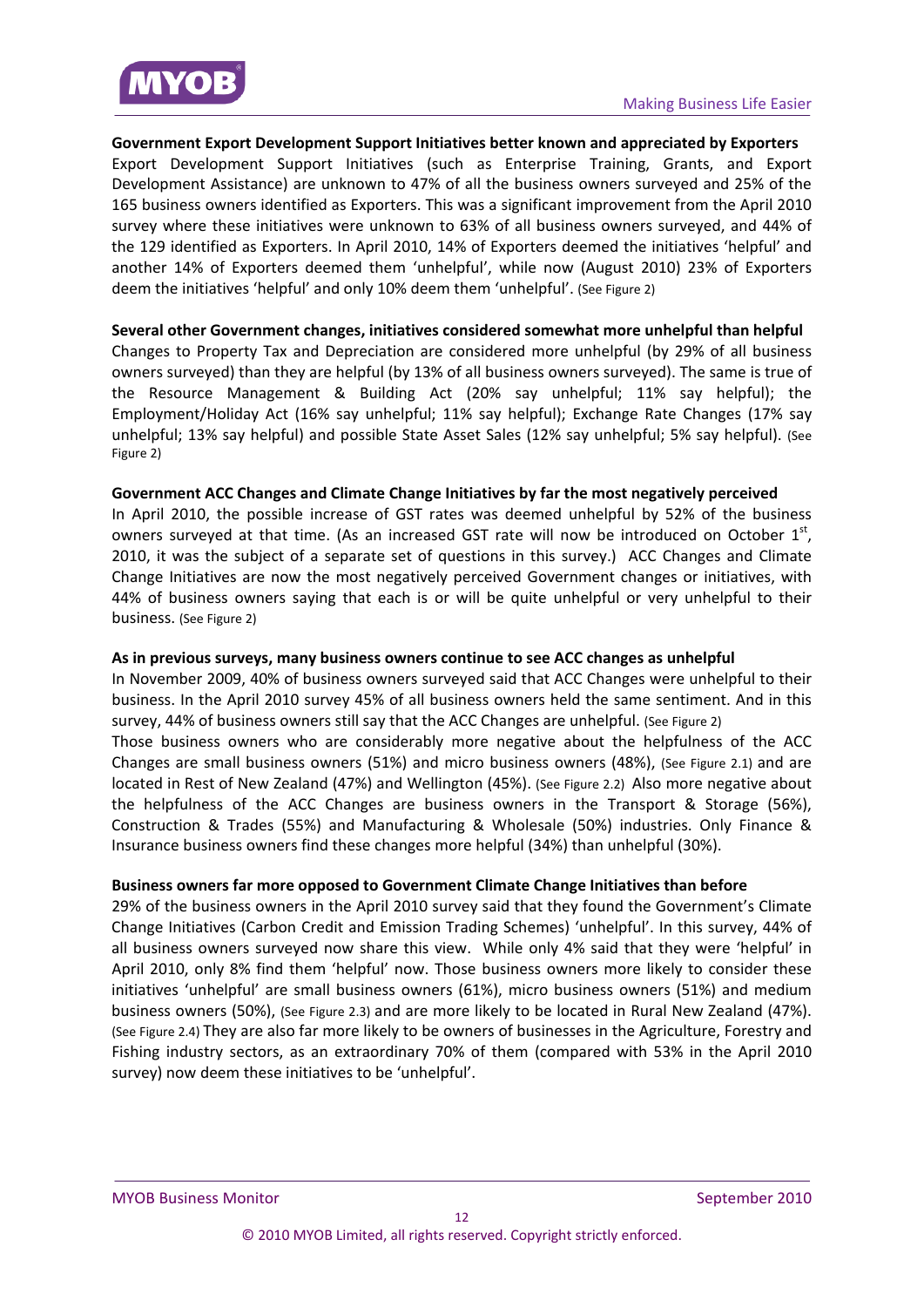

|                                                                         |                                            | Unhelpful |                        |     |
|-------------------------------------------------------------------------|--------------------------------------------|-----------|------------------------|-----|
|                                                                         |                                            |           | Aug 10 Apr 10 Nov 09   |     |
| <b>CHANGES TOCOMPANY TAX RATES</b>                                      | 16%<br>13%<br>42%                          | 13%       | n/m                    | n/m |
| <b>CHANGES TO PERSONAL TAX RATES</b>                                    | 14%<br>7%<br>48%                           | 14%       | n/m                    | n/m |
| POSSIBLE STATE ASSET SALES                                              | 40%<br>5% 12%                              | 12%       | n/m                    | n/m |
| <b>CHANGES TO PROPERTY TAX &amp;</b><br><b>DEPRECIATION</b>             | 29%<br>25%<br>13%                          | 29%       | 29%                    | n/m |
| <b>EXCHANGE RATE CHANGES</b>                                            | 34%<br>13%<br>17%                          | 17%       | 18%                    | 18% |
| EXPORT DEVELOPMENT SUPPORT<br>(EXPORTERS)                               | 10%<br>25%<br>23%                          | 10%       | 14%                    | n/m |
| EXPORT DEVELOPMENT SUPPORT                                              | 10% 7%<br>47%                              | 7%        | 14%                    | n/m |
| ACCESS TO ONLINE BUSINESS TOOLS &<br>INFORMATION (eg: business.govt.nz) | 5%<br>27%<br>31%                           | 5%        | 6%                     | 5%  |
| MAKING TAX EASIER: E-FILING SYSTEM                                      | 38%<br>19%<br>7%                           | 7%        | n/m                    | n/m |
| <b>CLIMATE CHANGE INITIATIVES</b>                                       | 25%<br>44%<br>8%                           | 44%       | 29%                    | 21% |
| RESOURCE MGT & BUILDING ACT                                             | 32%<br>11%<br>20%                          | 30%       | 19%                    | 15% |
| <b>ACC CHANGES</b>                                                      | 12%<br>15%<br>44%                          | 44%       | 45%                    | 40% |
| EMPLOYMENT/HOLIDAY ACT                                                  | 11%<br>16%<br>35%                          | 16%       | 15%                    | 15% |
| Helpful                                                                 | <b>■</b> Unhelpful<br>■ Unaware/Irrelevant |           | $(n/m = not measured)$ |     |

Figure 2: Helpfulness or otherwise of twelve Government changes and initiatives, by Total Sample (% of n = 1,001)

MYOB Business Monitor *September 2010*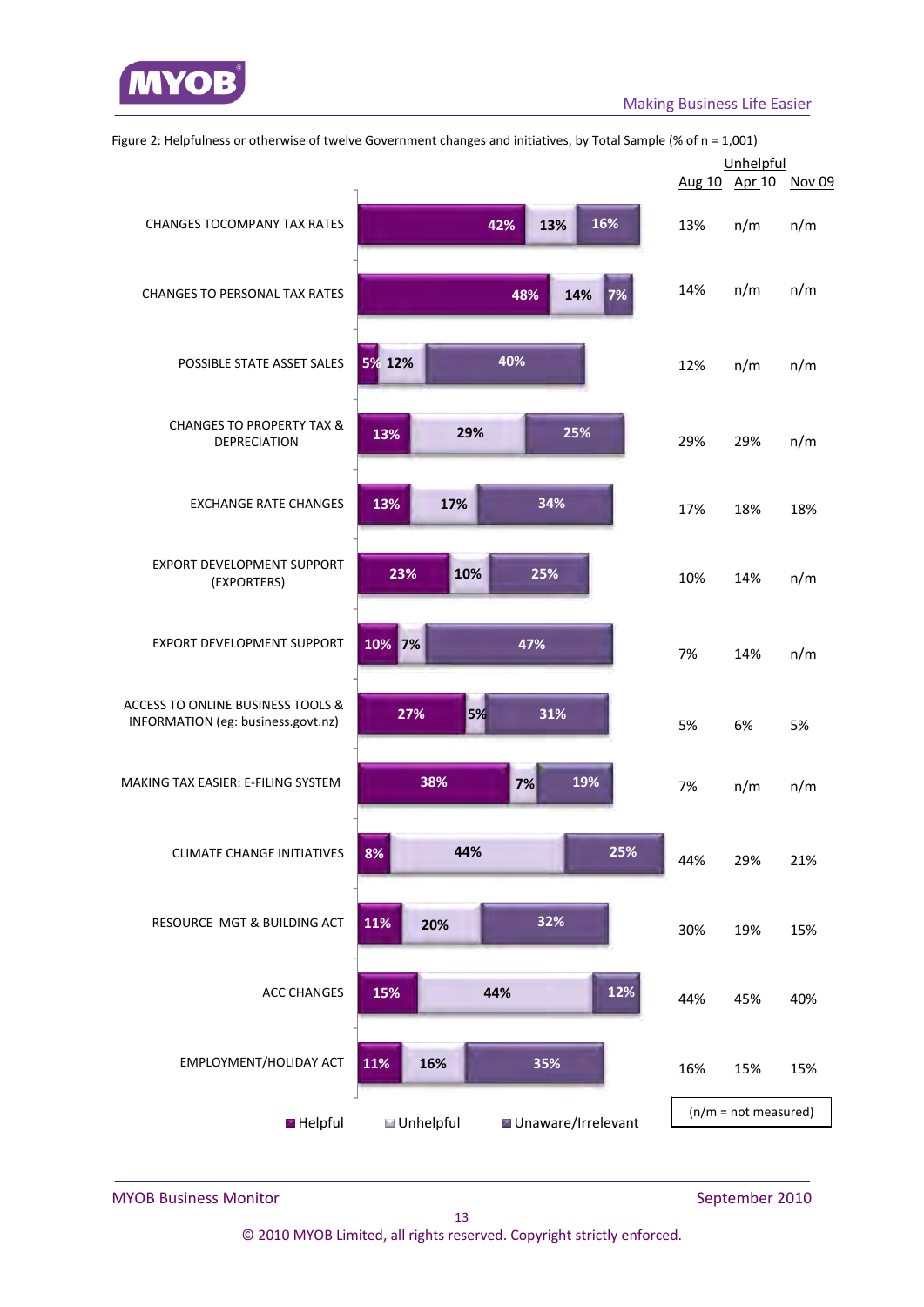

#### Making Business Life Easier





#### MYOB Business Monitor *MYOB Business Monitor* *September 2010*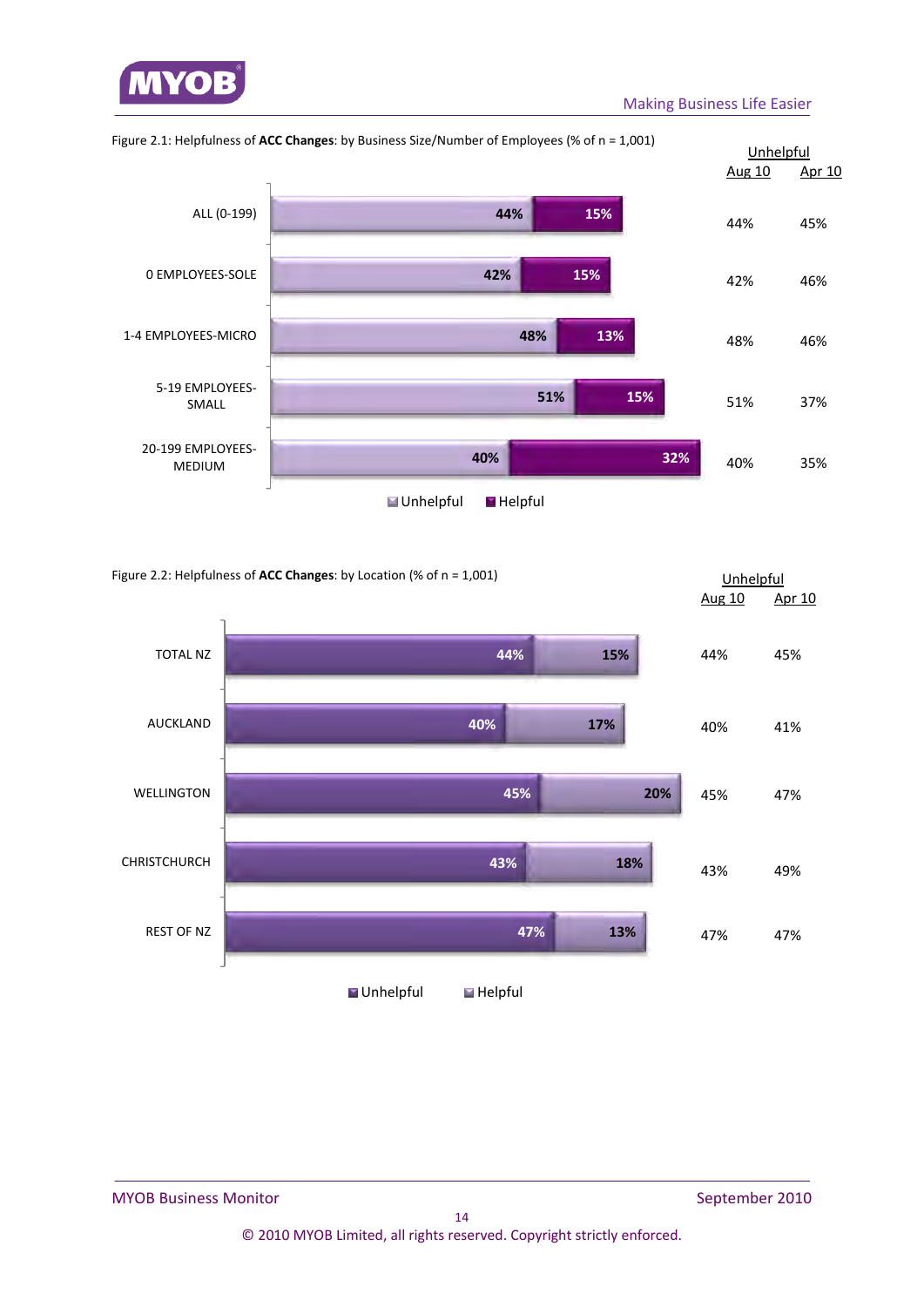



Figure 2.3: Helpfulness of **Climate Change Initiatives**: by Business Size/Number of Employees (% of n = 1,001)

Figure 2.4: Helpfulness of **Climate Change Initiatives**: by Location (% of n = 1,001)

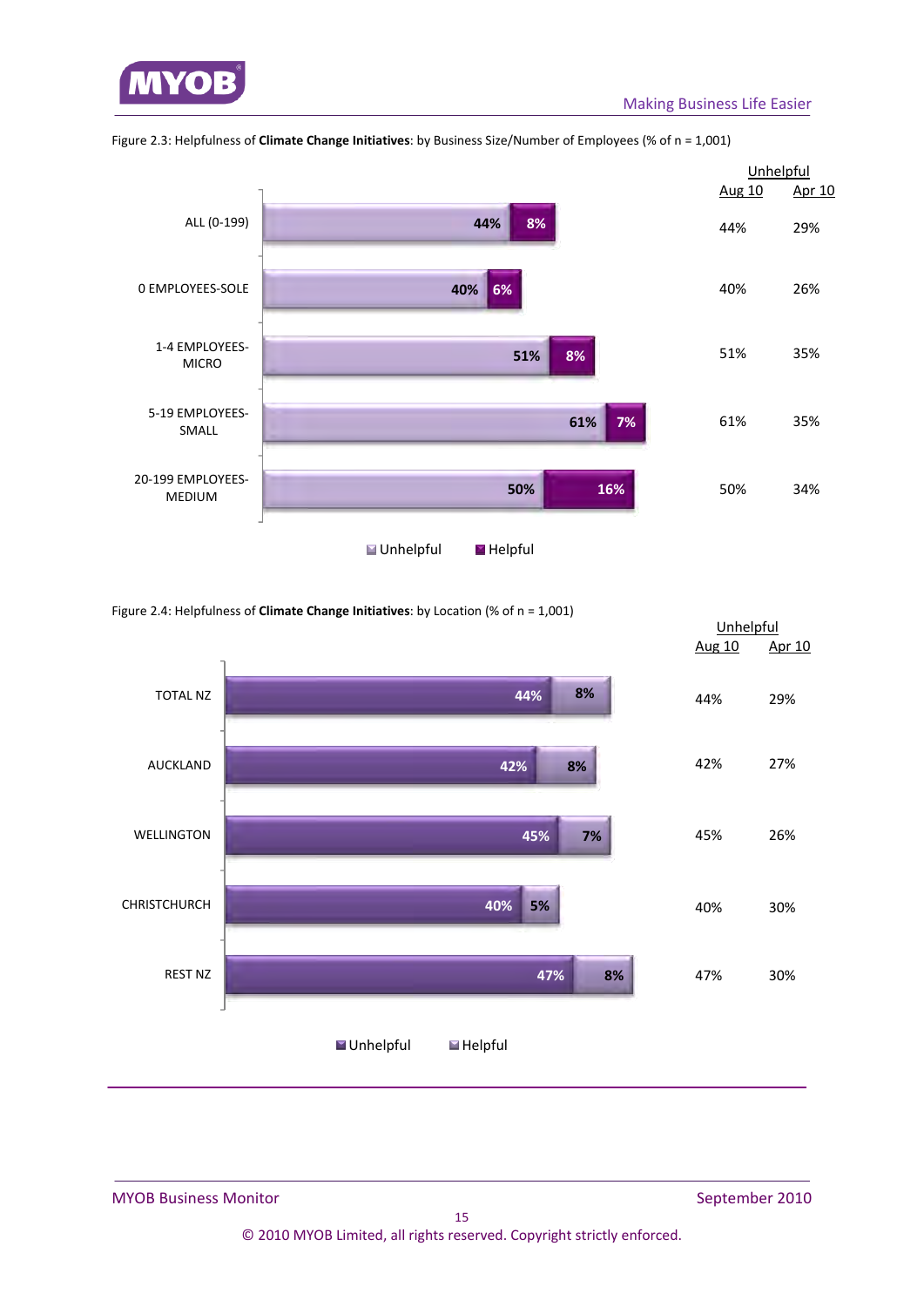<span id="page-15-0"></span>

# **Impact of certain factors on ability to achieve business goals**

**Understanding how new Government legislation impacts their business has the highest level of impact on ability to achieve business goals**

Base: Business owners and directors (n = 1,001) Q. What level of impact does each of the following have on your ability to achieve your business goals?

Of the five factors researched for their impact on the ability to achieve business goals, 58% of business owners surveyed report that *understanding how new Government legislation impacts* **your business** has a medium or high impact on their ability to achieve their goals. (See Figure 3) Business owners that feel the most medium-high pressure here are in medium businesses (73%), small businesses (71%), Finance & Insurance (73%) and Agriculture, Forestry & Fishing (68%).

Next, with 54% saying that this has a medium or high impact on the achievement of business goals, is *getting a better understanding of the changing needs of your customers and prospects*. (See Figure 6) Business owners likely to feel the most medium-high pressure here are in medium businesses (74%), start‐up businesses (65%) and Finance & Insurance (65%).

The third highest or heaviest impact is (for 52% who say medium or high impact) *having to deal with Government 'red tape'*. (See Figure 6) Business owners who most want to cut red tape to relieve the medium‐high impact are small business owners (66%), owners of businesses with annual revenue of \$200‐999K (61%), and business owners in Rural New Zealand (59%).

Somewhat lower impact is attributed (by 42% who say medium or high impact) to *working extra hours to do your bookkeeping or accounts*, and (by 41% who say medium or high impact) to *getting access to affordable and reliable business advice when you need it*. (See Figure 7) Business owners who feel medium‐high impact on their ability to achieve business goals from working extra hours on 'their books' are business owners of start‐ups (57%), of Retail & Hospitality (55%) and of small businesses (52%). Those who will feel medium‐high pressure on getting affordable and reliable advice when they need it are more likely to be in a small business (58%), a start‐up business (56%), Finance & Insurance (54%) and Retail & Hospitality (53%).



Figure 3: Impacts on the ability of business owners to achieve their business goals. By Total Sample (% of  $n = 1,001$ )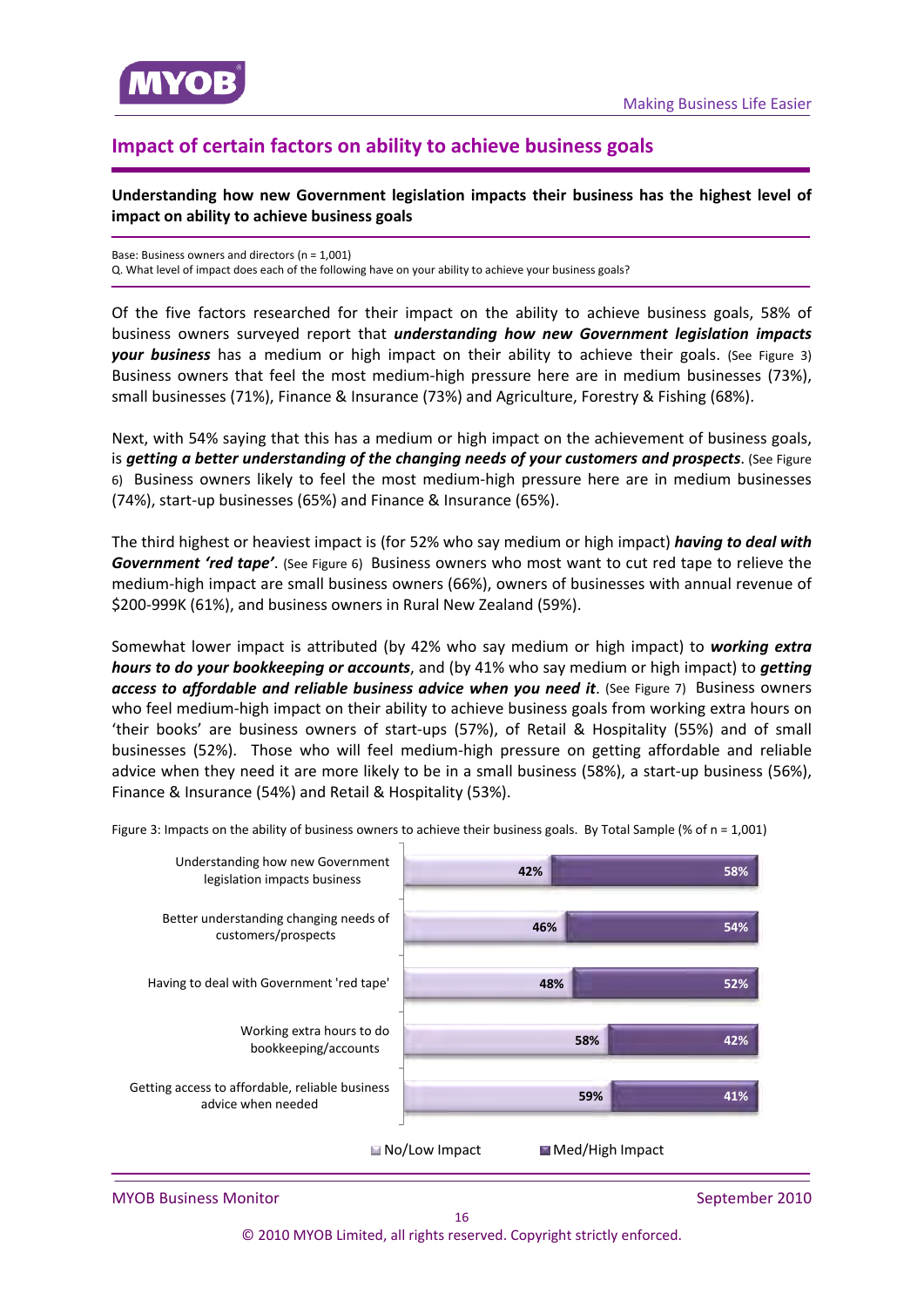<span id="page-16-0"></span>

# **Sources of information to help run business better**

**The Government is not regarded as a key source of business improvement advice, with the most popular Government source being the Inland Revenue Department. 13% of businesses use IRD as a source of help or information to run their business better.**

Base: Business owners and directors (n = 1,001)

Q. And who, if anyone, do you ask for help or information to help you run the business better, and so enjoy your work more too? (Previously, in April 2010: Q. And who do you ask for information about improving business performance?)

The IRD, as well as being the revenue collection agency, is also the primary government source of business improvement advice for business owners looking to run their business better. However only 13% of business owners surveyed use the Inland Revenue Department (IRD) as a source of help or information to run their business better. This is followed by 7% who use other government departments or agencies and 5% that use www.business.govt.nz (see figure 5.3).

Those more likely to use the IRD as a source of information to help them run their business better include:

- 16% of small bsuiness owners compared to 13% of sole traders and mircro business owners and only 8% of medium business owners. (see figure 5)
- Business owners in Wellington. (see figure 5.1)
- Younger business owners ‐ 18% of business owners aged 18 to 39, compared to 12% of business owners aged 40+.
- Owners of start up (<2 years) businesses (18%).
- Business owners reporting revenue has increased in last 12 months (19% ‐ compared with 10% of business owners that report revenue is down).

Figure 5: Using **IRD** as a source of Information to help to run their business better: by Business Size/Number of Employees (% of n = 1,001)



MYOB Business Monitor *MYOB Business Monitor*  **1999** 

17 © 2010 MYOB Limited, all rights reserved. Copyright strictly enforced.